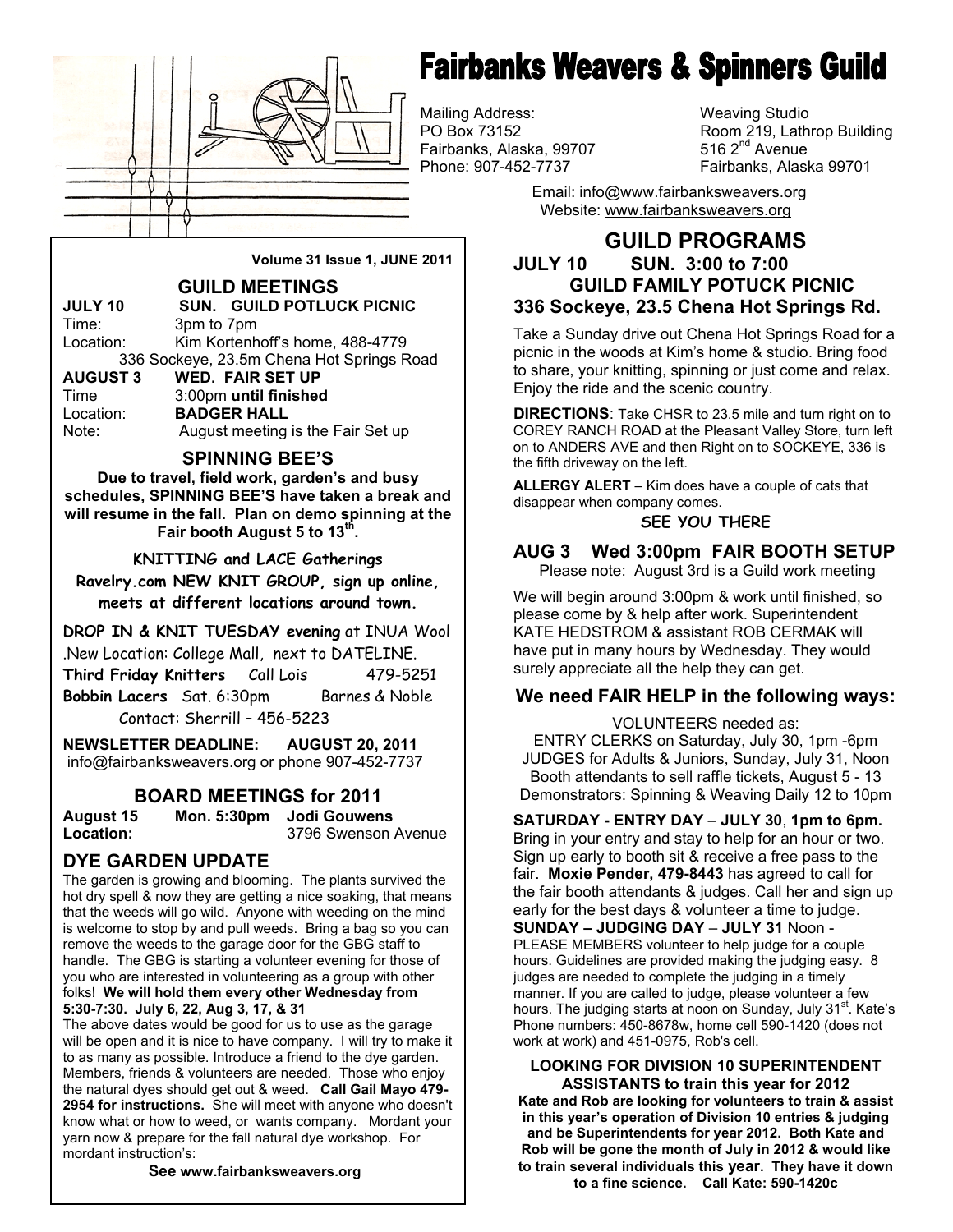# **Presidents Letter**

This summer's mixture of sun and rain should be good for the dye plants, and unfortunately the weeds, in your garden and at the Georgeson Botanical Dye Garden. Don't forget that help is needed to keep the weeds at the Dye Garden under control.

 Of course, it will be a pleasure to drive out to Kim Kortenhof's home off Chena Hot Springs Road for our summer picnic and potluck on Sunday afternoon, July 10.

 I hope you are sorting through your recent projects to decide what to enter in the Tanana Valley State Fair of your weaving, spinning, dyeing, basket making or bobbin lace. It is always great to have a wide variety of entries showing the public what we are about. Some divisions are finding entries are falling – let's try to keep our exhibit space full with the many talents we have in our membership.

 The help of members, friends and family are needed to make the Division 10 exhibit a success each year. This past year, very few people came to do the judging on Sunday and to help with the booth set-up on Wednesday. Please think about putting in a few hours to help make our booth a success.

 As I am sure is mentioned elsewhere in the newsletter, our building has a buyer at last. At the present time, we don't know what effect this will have on our rent cost. Only time will answer this question.

 If we can get 20 more students to register for the youth classes in August, the Guild will cover our expenses for the coming year if our rent remains stable. Maybe you might treat a nephew or niece or grandchild or godchild or neighbor child to one of these classes. (Thanks to Ruiz Ann Kegler for this idea). Check with Penny for availability of youth class spaces in August. Penny will be travelling for part of July, so try contacting her then through the Guild email at info@fairbanksweavers.org.

 I hope to see many of you at the Guild Picnic or helping with Division 10 booth setup.

Jodi Gouwens, President

#### **FAIRBANKS ARTS ASSOCIATION**

Needs Volunteers to word as a docent in the Bear Gallery in Pioneer Park, two shifts: Noon to 4m or 4 to 8pm Call 456-6485 A great way to see the art exhibit and help them out.

# **THANKS Everyone for renewing your dues DUE\$ Still DUE for some**

Our newsletter is on the web for everyone but your annual membership dues and continued support remains very important to maintain the guild activities.

# **\$20 for a year of activities**

#### **OFFICERS FOR 2011-12**

| President: Jodi Gouwens<br>Vice President: Jasimine Johnson-Kennedy<br>Secretary: Kate Hedstrom<br>Treasurer: Rob Cermak<br>Historian: Jane Gregory<br>Board of Directors: | 474-9144<br>978-0964<br>590-1420<br>451-0975<br>457-7707<br>479-0440                  |  |  |
|----------------------------------------------------------------------------------------------------------------------------------------------------------------------------|---------------------------------------------------------------------------------------|--|--|
| Kim Kortenhof                                                                                                                                                              |                                                                                       |  |  |
| Chris Pelzer<br>Moxie Pender                                                                                                                                               |                                                                                       |  |  |
|                                                                                                                                                                            |                                                                                       |  |  |
| Barbara Ebbesson<br>Open                                                                                                                                                   | 479-0440                                                                              |  |  |
| Penny Wakefield                                                                                                                                                            | 457-4124                                                                              |  |  |
| Kate Hedstrom                                                                                                                                                              | 451-0975                                                                              |  |  |
| Alice Stickney                                                                                                                                                             | 479-3425                                                                              |  |  |
| Penny Wakefield                                                                                                                                                            | 457-4124                                                                              |  |  |
| Gail Mayo                                                                                                                                                                  | 479-2954                                                                              |  |  |
|                                                                                                                                                                            | 479-3425                                                                              |  |  |
|                                                                                                                                                                            | Barbara Ebbesson<br><b>Appointed or Volunteer Positions:</b><br><b>Alice Stickney</b> |  |  |

# **MEMBERS IN THE NEWS**

Welcome to new member, **SUSIE STROM,** a spinner returning to Alaska from New Hampshire. Her Kromski wheel is still in NH so she is trying out the different wheels at the Weaving Studio.

**LINDE KIENLE** is in town for a few days, celebrated her birthday and will be here until around the 14<sup>th</sup>, then off to Germany. Hopefully you will run into her somewhere in town.

### **MANY THANKS to HELEN HOWARD & BARBARA SANTORA**



for helping out with the Youth Program in early June. Helen taking over the watercolor class & Barbara making felted baskets in the Basket class. Barbara has a website & blogspot that features her work and student's art. Check out:: http://santora-arts.weebly.com/ Blog: http://art-4-life.blogspot.com/

**SUE COLE & ELLEN BROWN** also assisted one week. **GAYLE HAZEN & CORLIS TAYLOR** have moved their studio again but easy to find for it is just next door to the old one on Gaffney.

**FAIRBANKS SUMMER ARTS FESTIVAL** will feature Rachel Clark, quilter of extra-ordinary garments. Great class for quilters.

#### **DONATIONS NEEDED FOR SILENT AUCTION TABLE**

Looking for donations for the silent auction table at the fair. If you have something you want to donate, please contact the Studio 452-7737 or the Fair Super, Kate 590-1420c

#### LOOKING FOR A NEWSLETTER EDITOR

Anyone interested in helping with and taking over the newsletter for the Guild. The format is pretty easy and can be changed to what ever. I can still help collect news, workshops ads etc but am having trouble with my eyes. Doctor said they have seen too much so are starting to fail. Guess that happens with age, so he says. Old Ha

Up until the last year or so, we have always had two people but when Jane retired, we did not fill that position, now it is time for me to retire.

Anyone interested, please call me, 457-4124 Penny Wakefield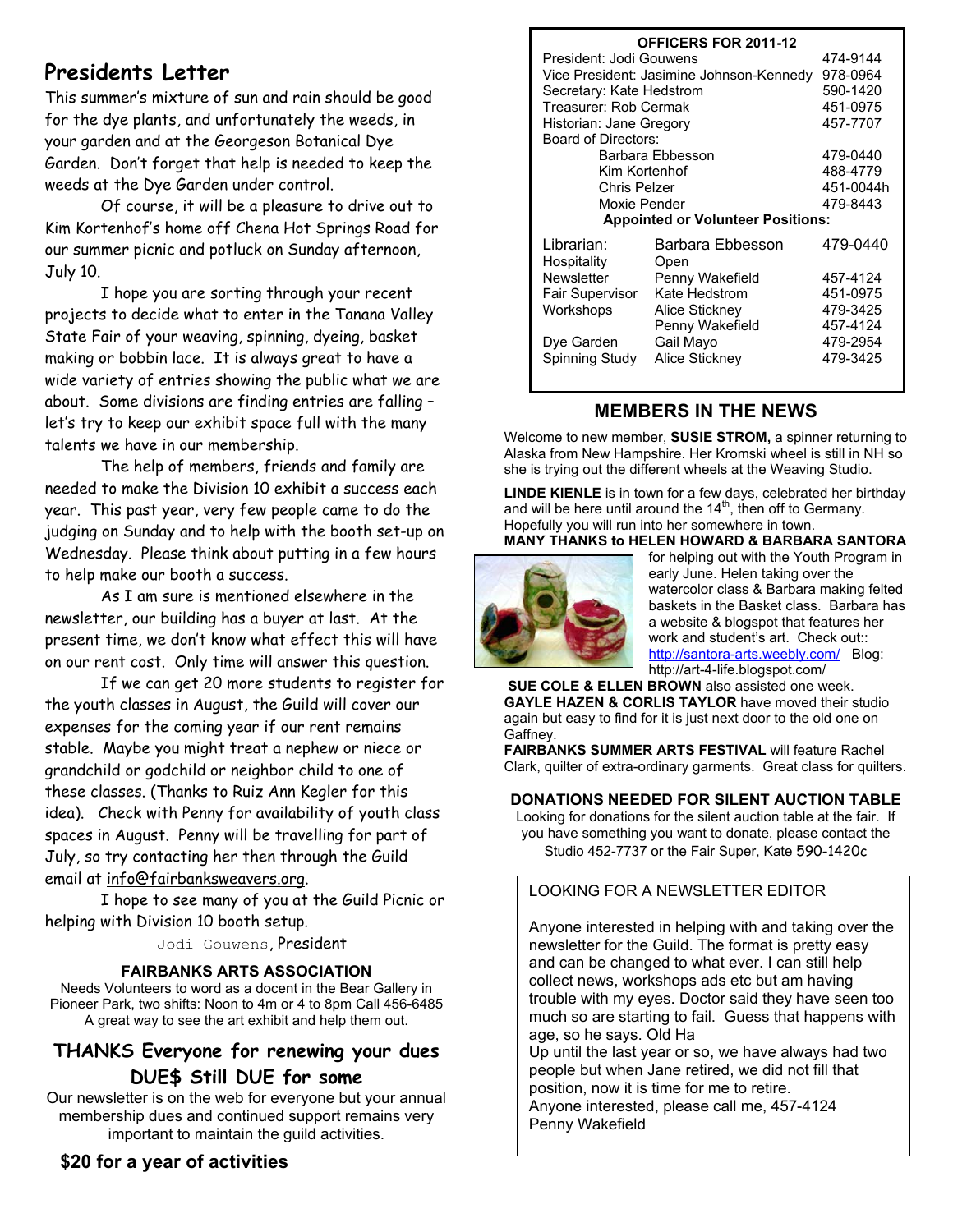# ACTIVITY UPDATE

| July 10                  | Sun. 3pm     | <b>GUILD FAMILY POTLUC</b>           |
|--------------------------|--------------|--------------------------------------|
| <b>July 23,24</b>        |              | Sat.Sun 9-4pm Natural Dye Workshop   |
| July 30                  | 1pm 6pm      | Entries for the Fair                 |
| July 30                  | 1pm-5pm      | Acid Dye Workshop                    |
| August 14                | $11-5pm$     | Fair entry PICKUP                    |
| Aug 27or Sept 3 Sat. 9am |              | Dye Garden Harvest                   |
| Sept. 1                  |              | Thurs. 6:30pm ART 127: Intro Weaving |
| Sept. 6                  | Tues. 5:30pm | ART 227: FASHION                     |
|                          |              | <b>DESIGN: LACES</b>                 |

**MAKE THIS THE SUMMER to learn something new** 

# **MOXIE PENDERS DYE WORKSHOPS TWO day NATURAL DYE WORKSHOP 9 am - 4 pm, Sat-Sun July 23-24**

The number of & types of dyebaths depends on number of students: Logwood, Madder, Fustic, Brazilwood, Indigo Based on "Indigo, Madder, & Marigold" by Trudy Van Stralen

Instructor: Moxie Pender, 479-8443

Location: Skyflight Alpacas,1668 Skyflight Ave. Fee: \$150 includes samples, instructions, dye folder & 3x50 gm skeins dyed in color of your choice

24 Colors from one dye bath (using different mordants & different afterbath modifiers):

mordant 6 skeins each: no mordant, alum mordant, tin mordant & chrome mordant Dye the 24 skeins in one dye bath The dyed skeins go through a variety of modifiers: copper greening bath tin blooming bath, no post mordant, ammonia dip - even # skeins

**ONE day ACID DYE WORKSHOP** 

# **1 pm - 5 pm, Sat. July 30**

Machine knit sock blanks, then dye in a wide array of acid dyes, using stripes, dots, zigzags, gentle color gradients, or any other design choice.

Instructor: Moxie Pender, 479-8443 Location: Skyflight Alpacas,1668 Skyflight Ave. Fee: \$80 includes 3x100 gm sock blanks & dyes, instructions.



Beautiful colors from Moxie's cochineal dye class in early June It was a wild crazy day, from blistering heat to strong winds to a good rain. We dyed on the deck under a canopy, and got pale pinks, mauves, lavender, purple, eggplant, magenta, scarlet, and everything in between

 Check out these cochineal dyeing photos that Mareca Gutherie took in March: http://www.flickr.com/photos/cowgirl53/sets/72157626277 345531/

*NOTE FROM DEVTA: Here are the last classes for July before I head back to Arizona to complete my studies.* 

WORKSHOPS BY DEVATA KHALSA *REIKI ONE & REIKI TWO Workshop*

**team taught by Devta Khalsa & Shabd Sangeet Khalsa Monday July 18th. 4pm - 10pm Wednesday July 20th. 4pm - 10pm**  Pre-register by July 16th by calling 503-367-6707, or 907-607-3268 or emailing.

# . **Kundalini Yoga**

**at The ANNEX Tuesday 5:30 – 7pm through July 26th Saturday University Yoga Club July 9th 9:30 - 11:00**  At the University Park facility, University Ave

**Permaculutre Workshop** 

**July 27th - August 7th 10:00 am - 1:30 pm and 3:30 - 7:00 pm** Pre-registration is required by July 20th. To register contact Devta Khalsa 503-367-6707.

#### The lead instructor, **Dr. Windsong Christina Bautista, earned her Permaculture Design Certificate under Geoff Lawlor, Bill Mollison's chosen successor.**

**(**Wind Walker ("Windsong") is a hereditary traditional indigenous medicine woman, shaman and midwife of Native American and Tagalog descent. She is an enrolled member of the Taino Nation. Medicina Alternativa awarded her an M.D. for her work). Windsong will be offering private Traditional Healing sessions while in town. To schedule an appointment contact Devta at 503-367-6707. To learn more about Windsong visit her web site at: circledreams.wordpress.com.



What fun. I spun up a singles of my naturally brown alpaca from

"Harmony" - one of my girls, and another singles of multicolored merino/rambouillet/new zealand wools that were handdyed with Sabraset dyes in the solar oven on my deck, then plied them together. Zoom in to see the interplay of colors :-) Moxie

> All kinds of info on mordanting, Cochineal dyeing with and without mordanting http://www.naturaldyes.org/instruction.htm



**Natural Dyed Skeins from**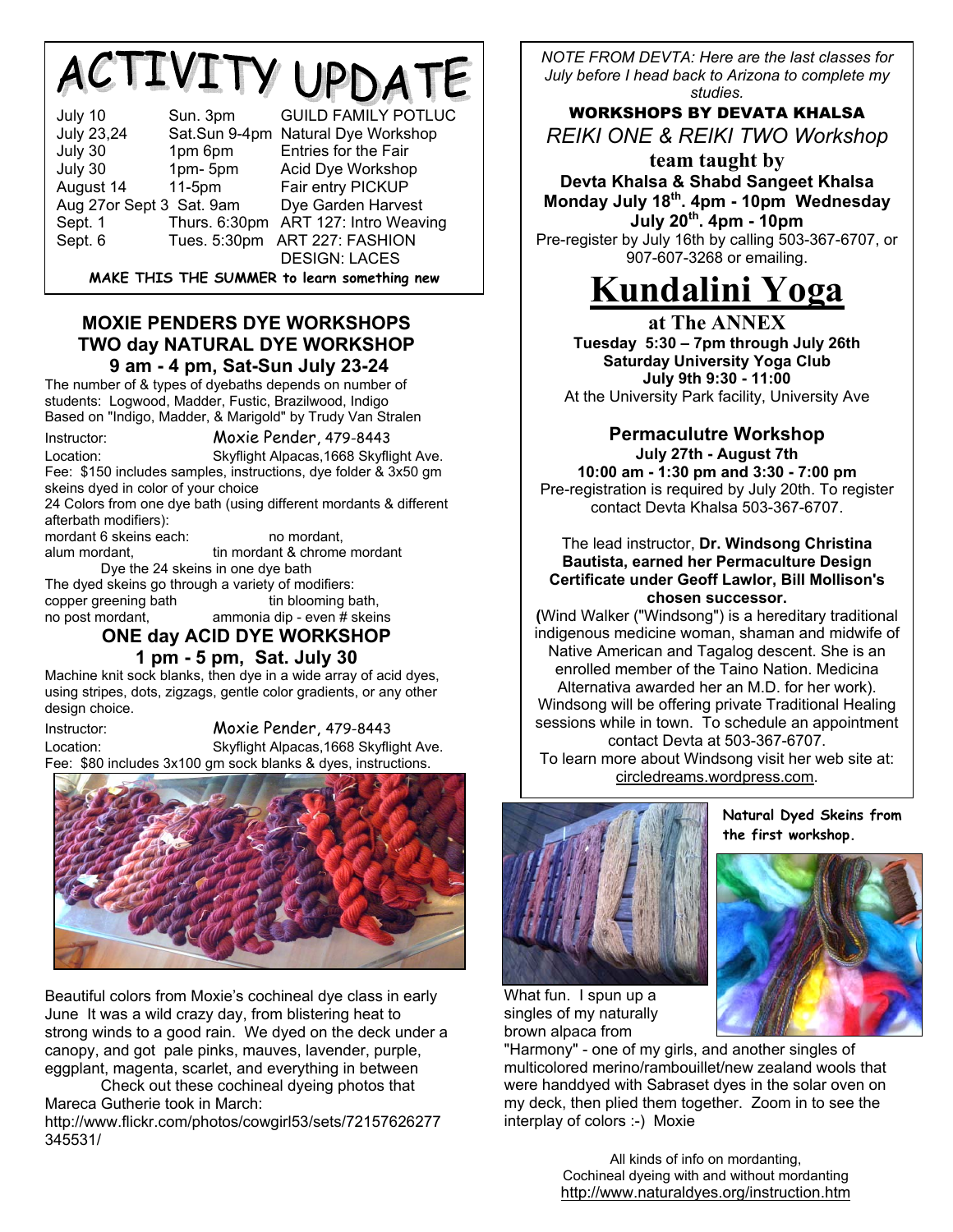# **ONE or TWO DAY MARBLING WORKSHOP With SUE COLE**

The marbling can be all paper or a mixture of paper and cloth that you could use for quilting. Please call for details Instructor: Sue Cole 456-3635 or 799-1120 Location: 420 Eureka St. go Farewell tp E & Eureka

#### **SUE COLE'S**

# **LARGE & CONTINUING YARN YARD SALE**

Huge sale on all of her knitting yarns, books YARNS that cover the rainbow - yarns for hand knitting, machine knitting, and weaving - in wools, cottons, rayons, linens, synthetics, solids, variegated, textured, smooth - in balls, skeins, and cones. NeedlepointersTapestry yarn Knitting needles, Knitting machines, sewing machines & sock knitting machines, vacuum cleaners & irons, Set of Barbara Walker knitting pattern books Books for both knitting machine and hand knitting. 2 sets of Knitting Magazine, missing one issue in one set. A whole box of knitting needles, both straight and circular. I also have a tapestry case full of straight knitting needles \$10. To wander through her collection, send Sue an email at scoleak@gmail.com .or call 456-3635 or 799-1120. (I will be in and out, so you may leave a message. Cash preferred, but will take checks from people I know.) Please come by and see what I have.

Non smoking home, most are wrapped in plastic and some kits as well. Sue Cole 456-3635 or 799-1120

Go down Farewell to E, turn left, then immediately left again on Eureka - big green tent in yard next to big blue apartment house. 420 Eureka, corner of E and Eureka,

#### **SOCK PATTERN FOR ALL SIZES**

Sue Cole wanted to share this website which has a sock chart pattern for knitting socks with any gauge to fit babies, toddlers, children, women, & men.

http://home.earthlink.net/~bruxknits/pats/BasicSockChart.pdf

# **HGA SMALL EXPRESSIONS**

 **Exhibition of small works** will be exhibited in

the TENNESSE STATE MUSUEM through September 11, in Nashville. Some pieces can be seen by going to: http://www.tnmuseum.org/Media\_Galleries/Small\_Exp

ressions\_Artwork/

**2012 HGA CONVERGENCE will be July 15 to 22, 2012**  in Long Beach, CA. Start planning to attend this event.

# **TRAVELING THIS SUMMER or FALL**

## **INTERMOUNTAIN WEAVERS CONFERENCE**

**Fort Lewis College July 21 – 25, Durango, Colorado** http://www.intermountainweavers.org/index.php

#### **TAOS WOOL FESTIVAL & EARTH PALETTE CONFERENCE**

**October 1 & 2, 2011**  http://www.taoswoolfestival.org/ep-informationregistration/

#### **DOG HAIR FOR SPINNING**

**For sale (or preferably in exchange for a small amount of spun yarn): Eight pounds of Alaskan dog hair courtesy of Annie, Molly, Saffron, Cessna, Grumbacher and probably some earlier dogs. Call Bruth George at 488-6982** 

> **Looms for Sale 22" 4sh Schacht table loom on stand \$150 Call Jodi 474-9144**

**36" LeClerc 4sh floor loom, 3 reeds, Extra heddles etc \$1050 Separate handcrafted bench \$400 Call Helen Howard, 374-2914** 

**36"Harrisville Model T 4 Shaft floor Warping board, 2 shuttles, 2 reeds, spool winder &14 spools & other weaving accessories Kanza Keill, 457-2423 \$950** 

> **21" Beka rigid heddle 4 1/2' warping board & wooden swift Tracy Duffield, 374-0271**

**4 shaft Table loom with stand Some Books, shuttles, warping board \$400 Call the Studio** 

**Rigid Heddle Loom On a Stand 20" wide, 10 epi Brand New \$400 Call the Studio, 452-7737** 

**36" LeClere 4 shaft Loom in Anchorage Bench, warping board, bobbins, reeds \$1200 907-345-0828 nancyp@AK.net** 

#### **COMPUTER TRAVELING for ARMCHAIR WEAVERS & SPINNERS**

For everyone who travels by computer to websites of interest – one always leads to another, RIGHT. Try this one on couture recycling fashion at the Atlanta Airport.

 An artist from Santa Fee, NM http://recyclerunway.com/blog/atlanta/?utm\_source= Recycle+Runway&utm\_campaign=c44458a352- RR\_Lands\_in\_the\_Atlanta\_Airport

For the spinners. Jennifer found a spinning group in Munich, Germany. http://windrosefiberstudio.blogspot.com/

#### **GLASS SPINNING WHEEL IN ACTION:**

The handblown glass wheel at work: www.youtube.com/watch?v=lzYB1o9YRUc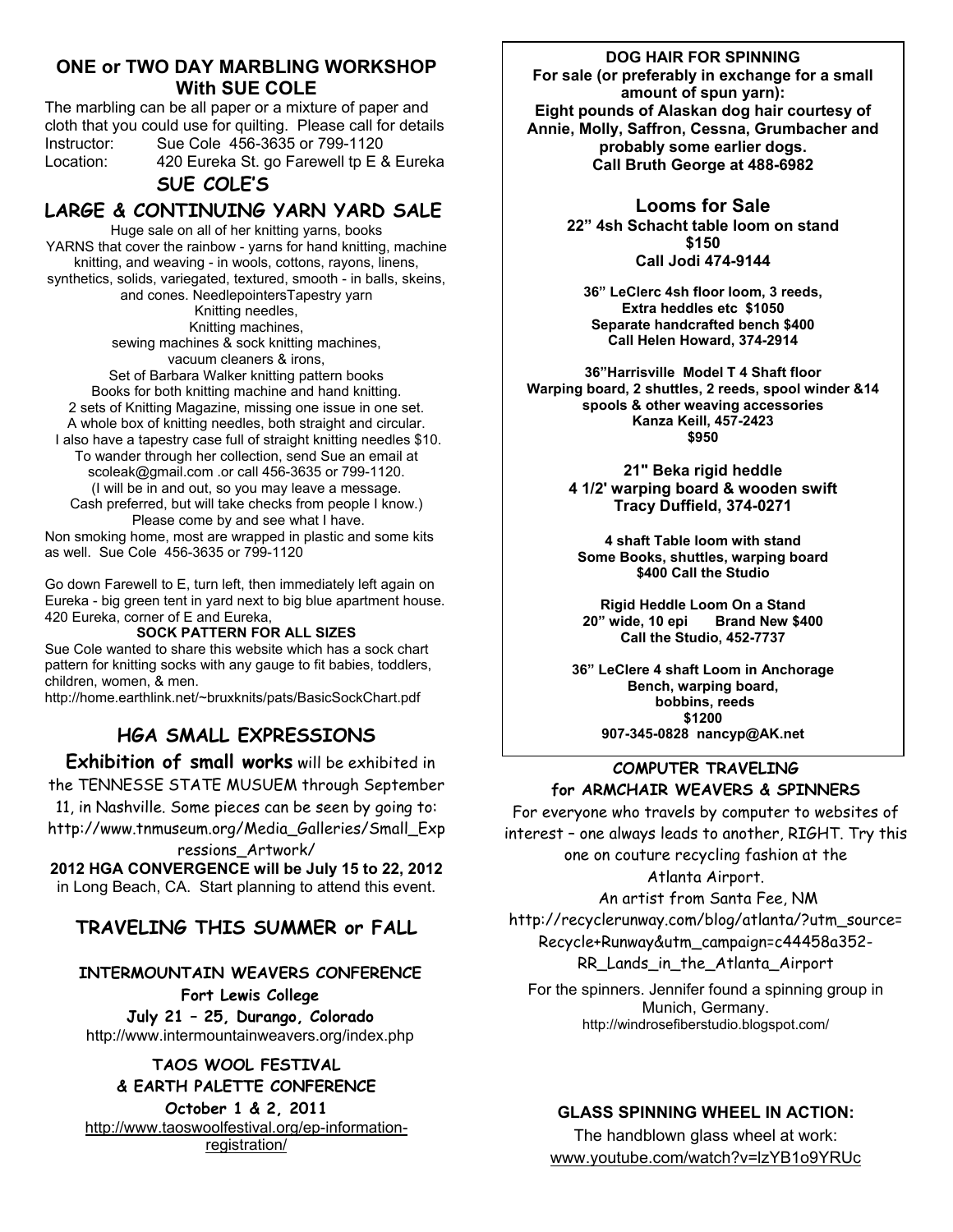# **Other websites to check out a**

# **Supplier of pure silk products.**

**website www.beautifulsilks.com**

New online magazine focusing on spinning, knitting, weaving, felting www.SpindleAndWheel.com

High quality handmade fiber processing tools,<br>lays, & crochet hooks www.fancy-kitty.com displays, & crochet hooks

#### http://www.VictoryRanch.com

30% off any roving order AND 50% off any roving order of 10 ounces or more. This 100% alpaca roving is grown and processed in the USA.

#### **FOR YOUR PACKAGING NEEDS FOR CARDS ETC.**

http://www.clearbags.com/

http://groups.yahoo.com/group/ScanWeave/ http://www.knitpicks.com/ http://www.weavecast.com/ http://groups.yahoo.com/group/Weaving/

#### HI THERE

We have four (or 5) raw Icelandic sheep fleeces from an April shearing. I can't get to processing them, would anyone there be interested?

More than anything I want them to get used. . . if someone would like to send a small skein of yarn back to the farm or a small donation (we are 501c3) that's

great, but not my objective in contacting you. I simply don't want voles making nests in the fleeces!

Thanks, Cat Whitney, Turning Light Farm

#### **INFO REGARDING SALES & LABELING**

Labeling Requirements for Textiles

Many MSWG members sell their work. Below are links to several pages of the Federal Trade Commission's (FTC) website which discuss the legal requirements for labeling textiles. The information is too lengthy to include in the newsletter, so please visit the sites, if you sell your work.

http://business.ftc.gov/documents/bus21-threading-your-way-through-labeling-requirements-under-textile-and-woolacts

http://business.ftc.gov/documents/bus25-calling-it-cotton-labeling-and-advertising-cotton-products http://business.ftc.gov/documents/bus48-cachet-cashmere-complying-wwool-products-labeling-act http://business.ftc.gov/documents/bus50-clothes-captioning-complying-care-labeling-rule http://business.ftc.gov/documents/alt172-how-avoid-bamboozling-your-customers

#### ART 227: WOVEN FABRIC DESIGN



for a woven bag.